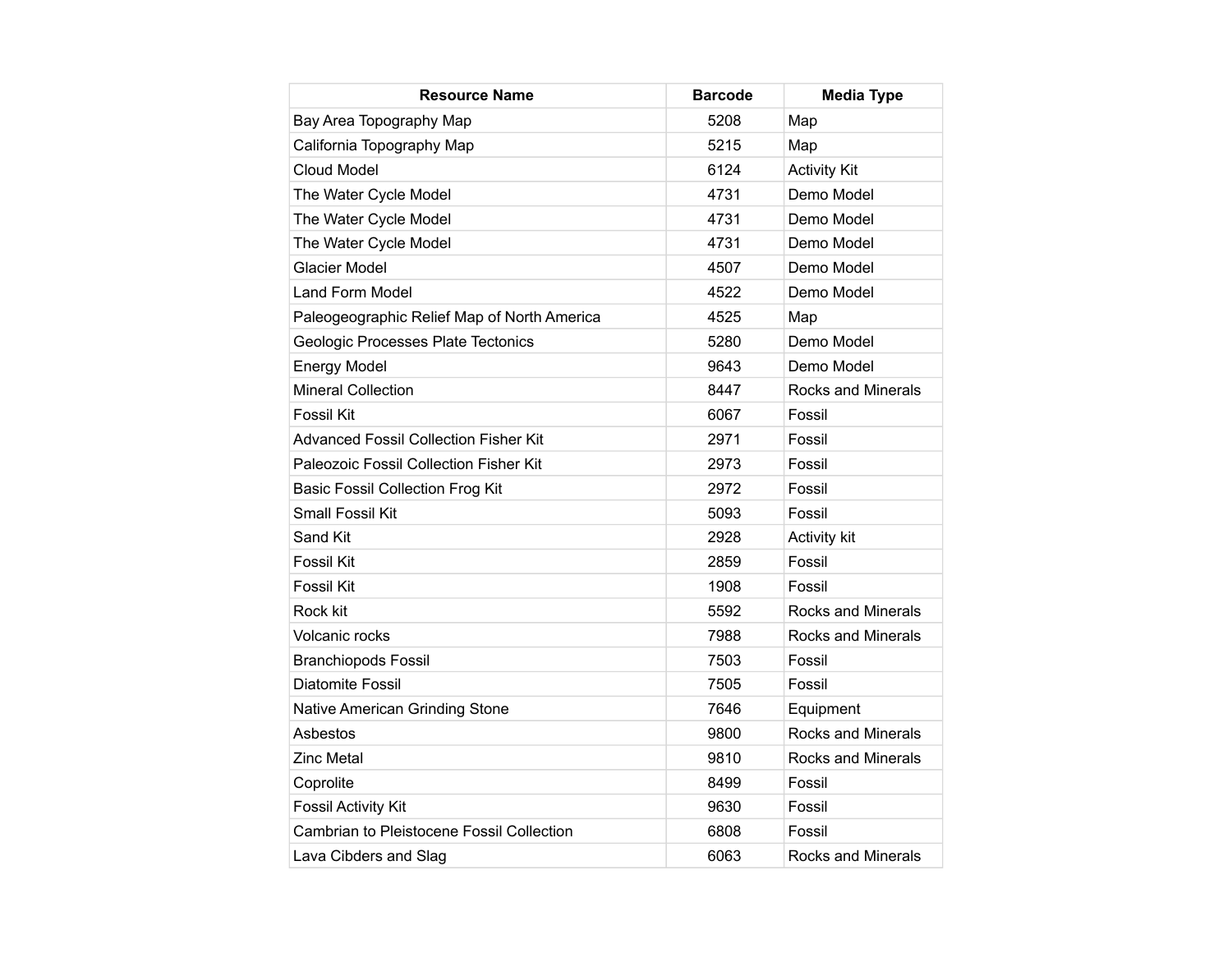| <b>Rock Kit</b>             | 3638 | <b>Rocks and Minerals</b> |
|-----------------------------|------|---------------------------|
| Rock and Mineral Kit        | 6035 | <b>Rocks and Minerals</b> |
| The Dinosaur Box            | 5075 | <b>Activity kit</b>       |
| <b>Precious Metal Kit</b>   | 3892 | <b>Rocks and Minerals</b> |
| Volcanic Rock Kit           | 6055 | Rocks and Minerals        |
| <b>Mineral Kit</b>          | 1902 | <b>Rocks and Minerals</b> |
| <b>Fossil Demonstration</b> | 6052 | Fossil                    |
| <b>Fossil Demonstration</b> | 6053 | Fossil                    |
| <b>Fossil Demonstration</b> | 6054 | Fossil                    |
| <b>Fern Plant Fossil</b>    | 7435 | Fossil                    |
| Crystal Kit                 | 6697 | Rocks and Minerals        |
| Soil Formation              | 5292 | <b>Rocks and Minerals</b> |
| Rock Kit for Hardness Test  | 6049 | Rocks and Minerals        |
| Luster Mineral Kit          | 8791 | <b>Rocks and Minerals</b> |
| <b>Significant Ores</b>     | 8781 | <b>Rocks and Minerals</b> |
| <b>Geology Collection</b>   | 1093 | <b>Rocks and Minerals</b> |
| Crystal Kit                 | 6698 | <b>Rocks and Minerals</b> |
| <b>Rock Kit</b>             | 6056 | <b>Rocks and Minerals</b> |
| Mineral Kit                 | 6057 | Rocks and Minerals        |
| Hardeness Set               | 1195 | <b>Rocks and Minerals</b> |
| Hardeness Kit               | 4682 | Rocks and Minerals        |
| Rock Type Kit               | 5571 | <b>Rocks and Minerals</b> |
| Rock Type Kit               | 6066 | <b>Rocks and Minerals</b> |
| Minerals kit                | 6674 | <b>Rocks and Minerals</b> |
| <b>Fossil Kit</b>           | 2975 | Fossil                    |
| Trippensee Planetarium      | 5094 | Demo Model                |
| Trippensee Planetarium      | 1257 | Demo Model                |
| Globe                       | 3632 | Demo Model                |
| Sun Spotter                 | 7590 | Equipment                 |
| Sun Spotter                 | 7982 | Equipment                 |
| Topo Map Kit                | 7538 | Demo Model                |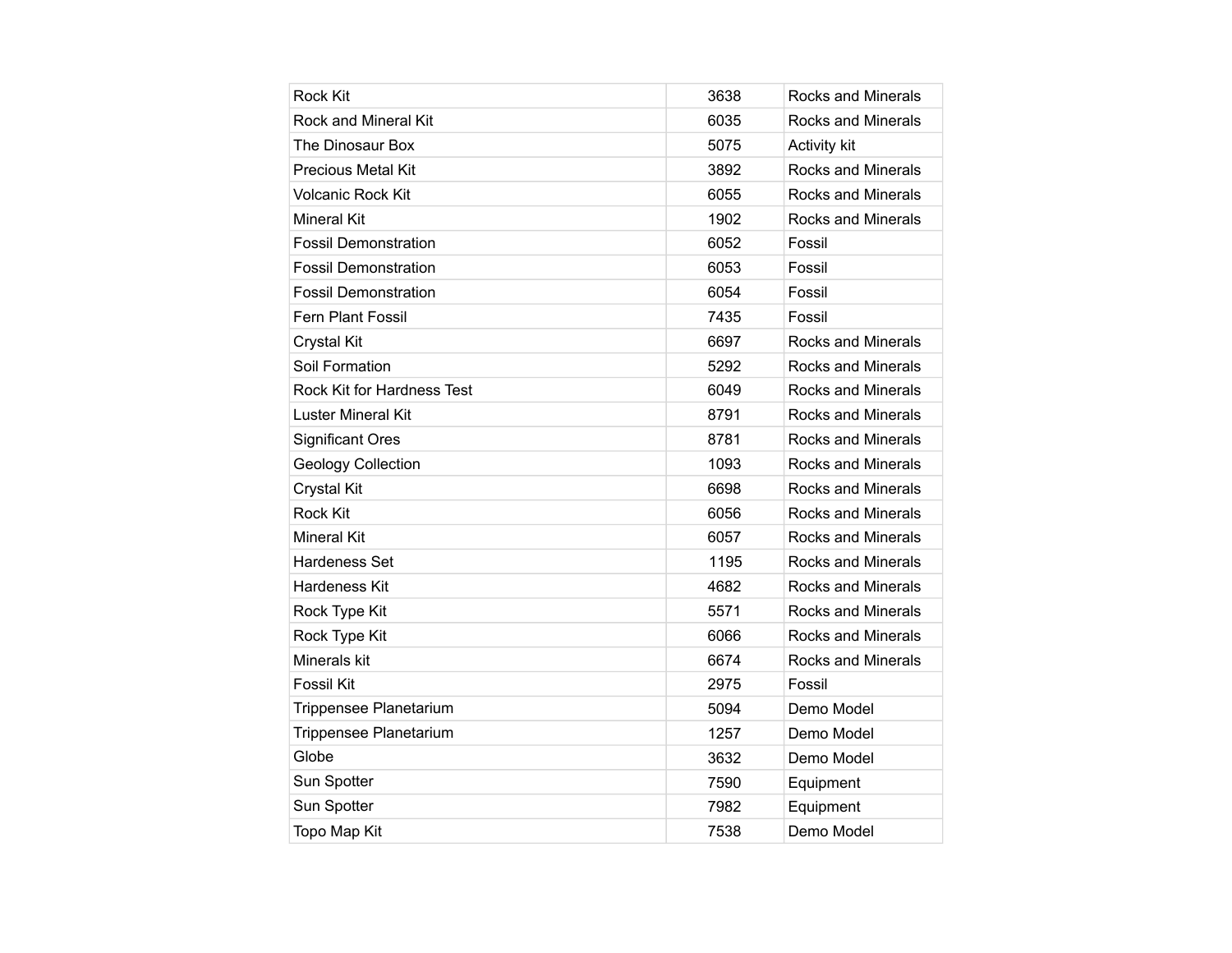| 3D Landform Maps      | 4523 | Demo Model |
|-----------------------|------|------------|
| Earthquake Bingo      | 9722 | Game       |
| <b>Petrified Wood</b> | 6893 | Fossil     |
| Petrified Wood        | 9654 | Fossil     |
| Fossil                | 6717 | Fossil     |
| Fossil                | 6723 | Fossil     |
| Fossil                | 9655 | Fossil     |
| Fossils in Limestone  | 7442 | Fossil     |
| Fossil                | 7446 | Fossil     |
| Fossil                | 8762 | Fossil     |
| Fossil                | 8732 | Fossil     |
| Fossil                | 8764 | Fossil     |
| Fossil                | 9656 | Fossil     |
| Fossil                | 9660 | Fossil     |
| Fossil                | 8813 | Fossil     |
| Fossil                | 8809 | Fossil     |
| Fossil                | 8819 | Fossil     |
| Fossil                | 8820 | Fossil     |
| Fossil                | 9657 | Fossil     |
| Fossil                | 9658 | Fossil     |
| Fossil                | 9659 | Fossil     |
| Fossil                | 9661 | Fossil     |
| Fossil                | 8821 | Fossil     |
| Fossil                | 8822 | Fossil     |
| Fossil                | 8823 | Fossil     |
| Fossil                | 8824 | Fossil     |
| <b>Fossil Bones</b>   | 9663 | Fossil     |
| Fossil                | 8839 | Fossil     |
| Fossil                | 9664 | Fossil     |
| Fossil                | 9665 | Fossil     |
| Fossil                | 9666 | Fossil     |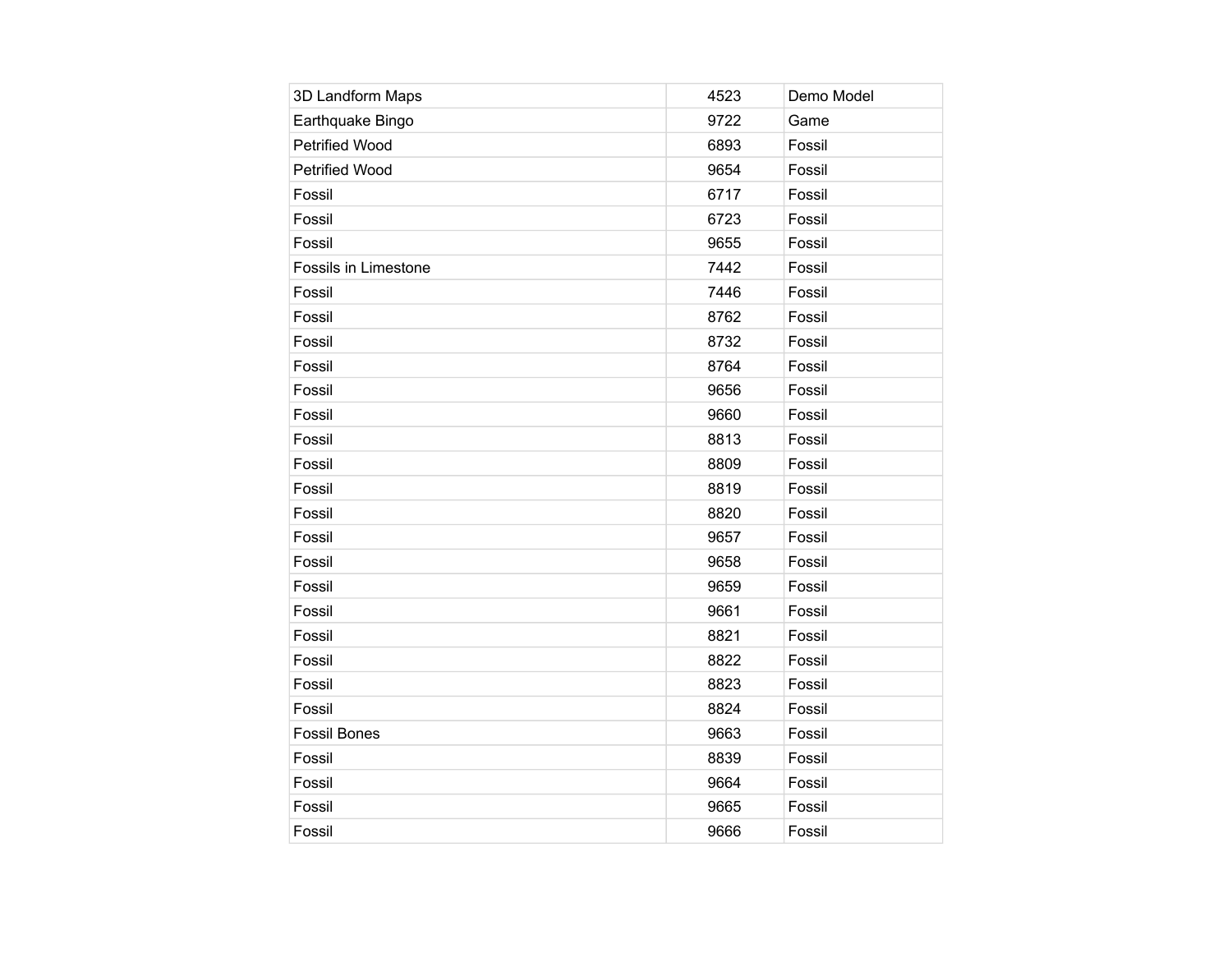| Fossil                            | 9667 | Fossil |
|-----------------------------------|------|--------|
| Fossil                            | 6621 | Fossil |
| Fossil                            | 7406 | Fossil |
| Fossil                            | 9669 | Fossil |
| Fossil                            | 7405 | Fossil |
| Fossil                            | 7447 | Fossil |
| Fossil                            | 7559 | Fossil |
| Fossil                            | 9670 | Fossil |
| Tabnlate coral fossil             | 7407 | Fossil |
| Fossil                            | 9671 | Fossil |
| Fern Plant Fossil                 | 7435 | Fossil |
| <b>Cretaceous Fossil</b>          | 7440 | Fossil |
| <b>Exploration Fossil Kit</b>     | 8854 | Fossil |
| Lobster Fossil                    | 4652 | Fossil |
| Fossil                            | 9672 | Fossil |
| Fossil                            | 8717 | Fossil |
| Diatomite                         | 7500 | Fossil |
| Snail Shell Fossil                | 7560 | Fossil |
| Fossil                            | 8900 | Fossil |
| Amber with Insect                 | 4653 | Fossil |
| Ammonite                          | 9673 | Fossil |
| Fossil                            | 8901 | Fossil |
| Comparsion of Bird & Mammal Bones | 3868 | Fossil |
| <b>Fossil Kit</b>                 | 2349 | Fossil |
| Petoskey Stone                    | 9674 | Fossil |
| Fossil                            | 7435 | Fossil |
| <b>Pectan Fossil</b>              | 7502 | Fossil |
| Fern Plant Fossil                 | 7846 | Fossil |
| Fossil                            | 8838 | Fossil |
| Fossil                            | 8847 | Fossil |
| Eared Seal Vertebrates (otariid)  | 7507 | Fossil |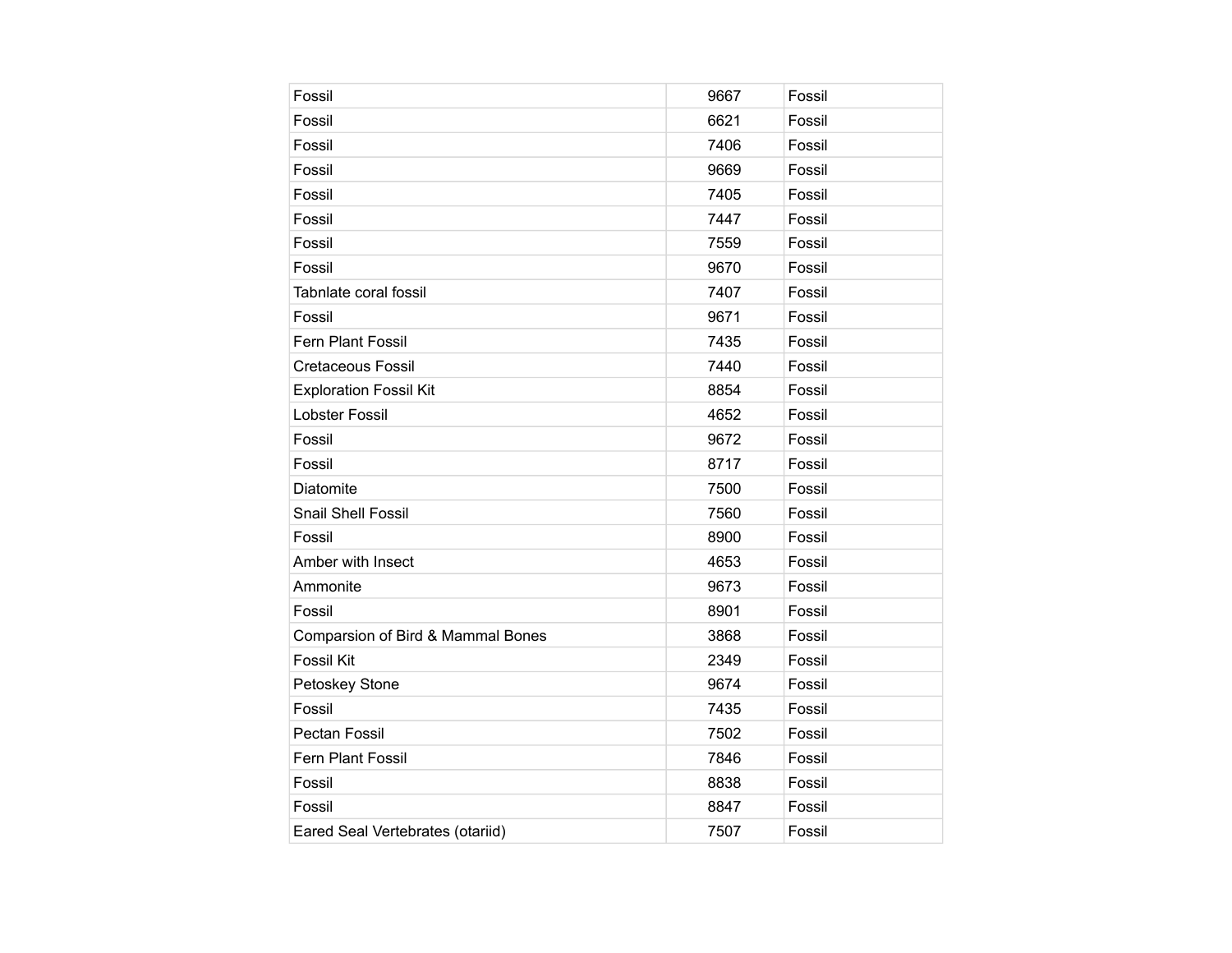| Fossil                     | 7415 | Fossil                          |
|----------------------------|------|---------------------------------|
|                            |      |                                 |
| <b>Platinum Ore</b>        | 6815 | Fossil                          |
| Fossil                     | 6818 | Fossil                          |
| <b>Manganese Dendrites</b> | 8699 | Rock/Mineral                    |
| <b>Gold Foil</b>           | 3637 | Rock/Mineral                    |
| Silver Metal 2" Strips     | 3639 | Rock/Mineral                    |
| Gold Ore                   | 6819 | Rock/Mineral                    |
| <b>Gold Leaf</b>           | 3647 | Rock/Mineral                    |
| <b>Felsic Pegmatites</b>   | 8693 | Rock/Mineral                    |
| <b>Tin Foil</b>            | 3889 | Rock/Mineral                    |
| Copper Unit                | 9115 | Rock/Mineral                    |
| Azurite and Iron Pyrite    | 9695 | Rock/Mineral                    |
| Sulfur                     | 9696 | Rock/Mineral                    |
| Amber                      | 2690 | Rock/Mineral                    |
| Slag                       | 8707 | Rock/Mineral                    |
| Emeralds                   | 8706 | Rock/Mineral                    |
| <b>Silver Foil</b>         | 3644 | Rock/Mineral                    |
| Silicon                    | 9114 | Rock/Mineral                    |
| Zirconium Oxide Unit       | 3751 | Rock/Mineral                    |
| <b>Tin Unit</b>            | 3641 | Rock/Mineral                    |
| Stone Egg                  | 9697 | <b>Oddities and Curiosities</b> |
| Slag                       | 8707 | <b>Oddities and Curiosities</b> |
| Wulfenite                  | 8705 | <b>Oddities and Curiosities</b> |
| Jade                       | 8832 | <b>Oddities and Curiosities</b> |
| Fossiliferous cut stone    | 8710 | <b>Oddities and Curiosities</b> |
| Slag                       | 8707 | <b>Oddities and Curiosities</b> |
| Dumortierite               | 8704 | <b>Oddities and Curiosities</b> |
| Pulga Jade                 | 8832 | <b>Oddities and Curiosities</b> |
| <b>Basalt</b>              | 8712 | <b>Oddities and Curiosities</b> |
| Layered Rhyolite           | 8715 | <b>Oddities and Curiosities</b> |
| Sulpher                    | 3648 | Rock/Mineral                    |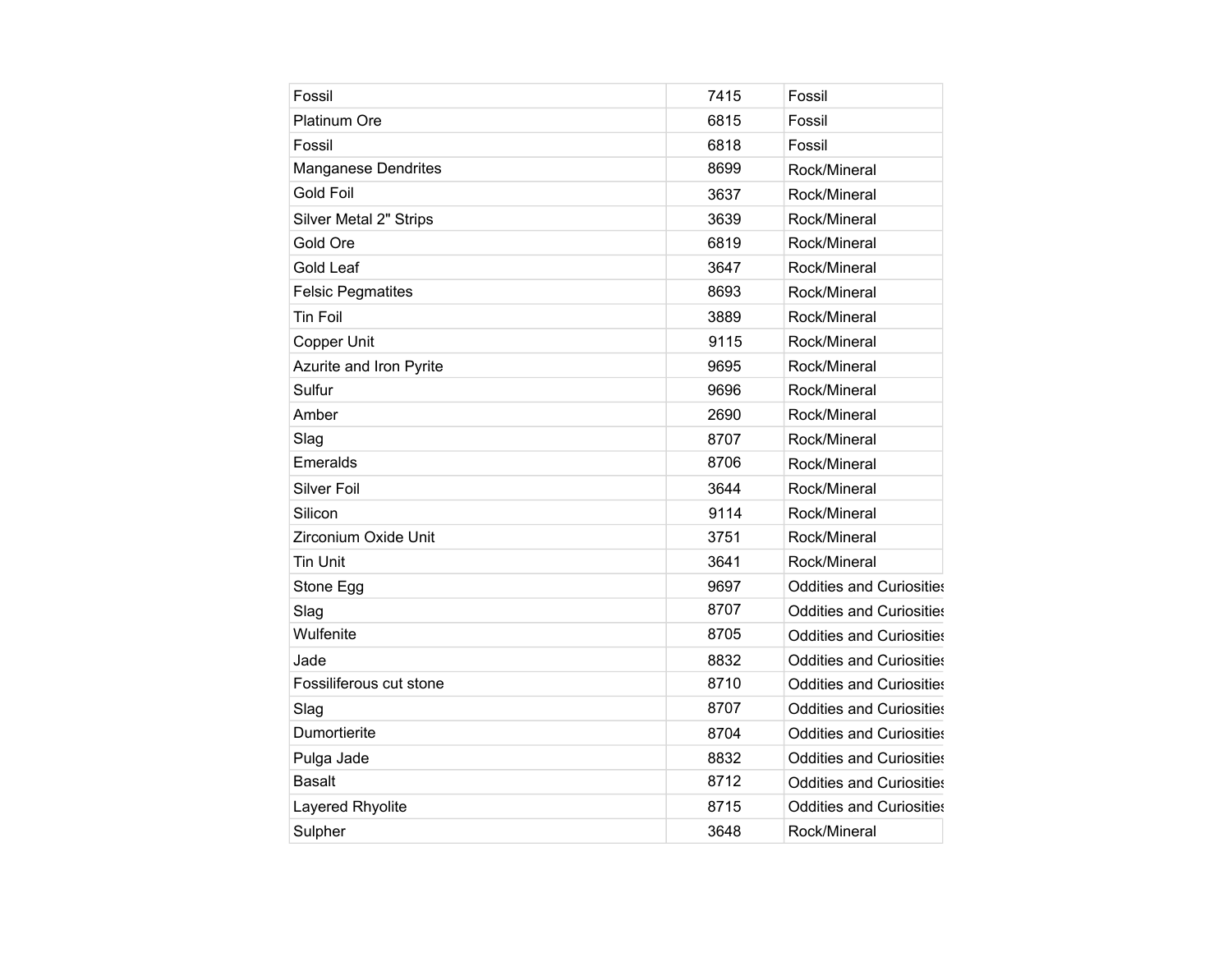| Californite                | 8703 | <b>Oddities and Curiosities</b> |
|----------------------------|------|---------------------------------|
| Copper                     | 6814 | Rock/Mineral                    |
| Tin                        | 3642 | Rock/Mineral                    |
| Pig Iron                   | 3754 | Rock/Mineral                    |
| Steel Rod                  | 3750 | Rock/Mineral                    |
| Tin                        | 3643 | Rock/Mineral                    |
| <b>Bismuth</b>             | 6809 | Rock/Mineral                    |
| <b>Nickel</b>              | 3646 | Rock/Mineral                    |
| Manganese Nodule Fragments | 8447 | Rock/Mineral                    |
| Lead Zinc Silver Ore       | 9698 | Rock/Mineral                    |
| Manganese Ore              | 8447 | Rock/Mineral                    |
| Unknown Rock               | 6819 | Rock/Mineral                    |
| <b>Carbon Steel</b>        | 3752 | Rock/Mineral                    |
| Iron Ore                   | 3753 | Rock/Mineral                    |
| Iron Ore                   | 3649 | Rock/Mineral                    |
| Graphite                   | 3640 | Rock/Mineral                    |
| Lead                       | 3756 | Rock/Mineral                    |
| Copper                     | 6814 | Rock/Mineral                    |
| Lead                       | 6813 | Rock/Mineral                    |
| Graphite                   | 9700 | Rock/Mineral                    |
| <b>Element Kit</b>         | 3891 | Rock/Mineral                    |
| <b>Element Kit</b>         | 3890 | Rock/Mineral                    |
| Silicon Chip               | 6817 | Rock/Mineral                    |
| <b>Felsic Pegmatites</b>   | 8693 | Rock/Mineral                    |
| Moqui ball                 | 8708 | Rock/Mineral                    |
| Globes                     | 1288 | Demo Model                      |
| Sundial                    | 7656 | Equipment                       |
| Mars Globe                 | 4536 | Demo Model                      |
| Inflatable Globe           | 1289 | Demo Model                      |
| Moonball                   | 4537 | Demo Model                      |
| Moons                      | 2955 | Demo Model                      |